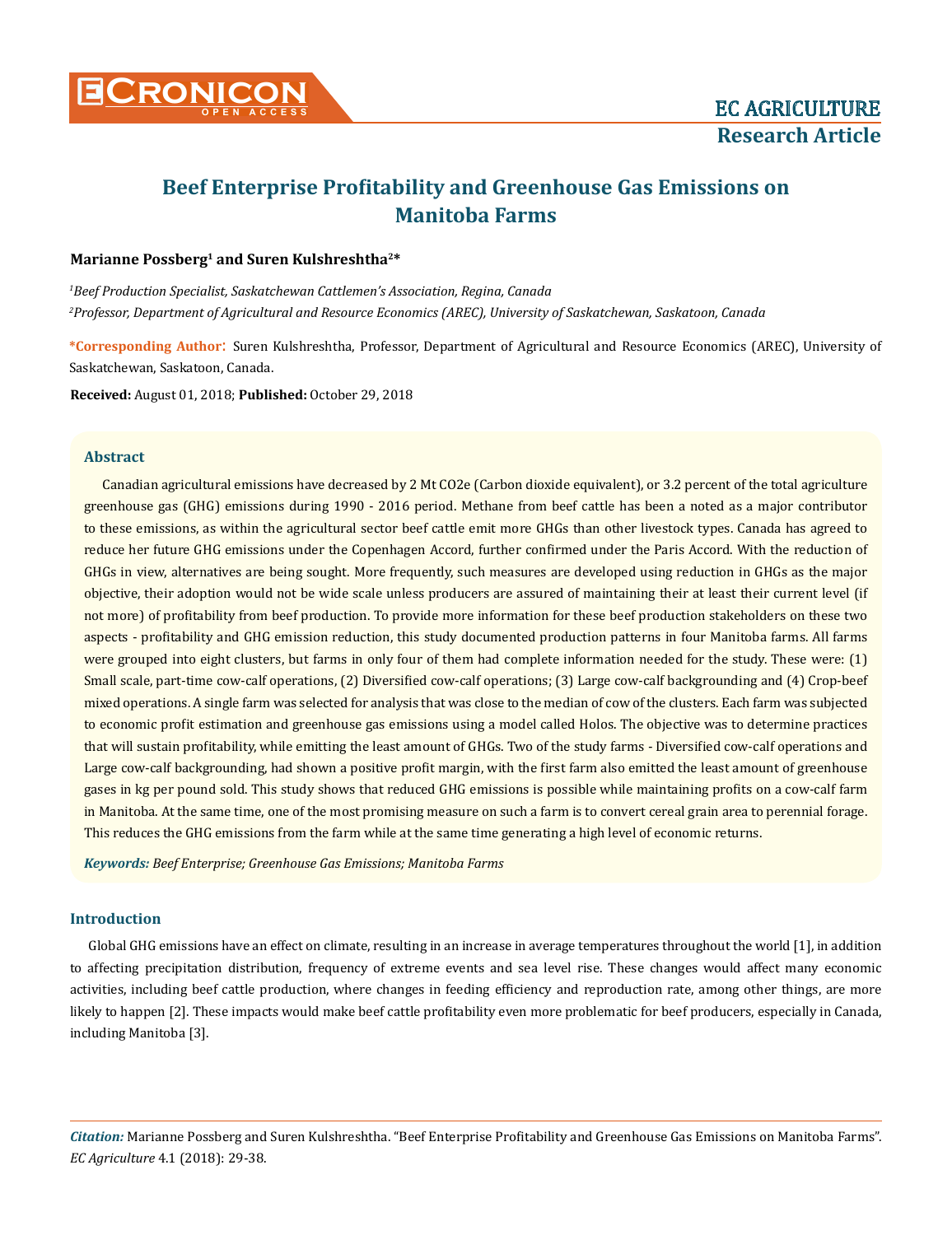30

The beef industry is a major contributor of GHGs in Canada. In 2016, 60 Mt CO<sub>2</sub>e (Carbon Oxide Equivalent') of GHGs were emitted by the animal and crop production activities, which constituted 8.5 percent of total agricultural GHG emissions [4]. These emissions have increased by 11 Mt CO<sub>2</sub>e since 1990, when such emissions were only 49 Mt CO<sub>2</sub>e. Within the total agricultural GHG emissions, both methane (CH<sub>4</sub>) and nitrous oxide (N<sub>2</sub>O) emissions are significant part of the total GHG emissions, as 30 and 77 percent, respectively, of the total Canadian GHG emissions of these gases are contributed by agricultural production activities [4]. Most methane emissions are produced by farm animals, whereas nitrous oxide emissions come from the use of inorganic fertilizers as well as from use of manure on crop fields.

Eshel., *et al.* [5] have shown that on a per-calorie basis, beef is more impactful than milk, poultry, eggs, and pork in terms of land, irrigation water, and reactive nitrogen<sup>ii</sup>. In order to curb these emissions, various avenues have been proposed. Such examples may particularly include: changing consumption patterns, and reducing the amount of calories in current US food consumption patterns (powering beef consumption), as suggested by Tom., *et al* [6]. Such measures may reduce GHG emissions from agriculture, along with reduction in energy use and blue water footprint. As customs and culture play a large role in deciding consumption patterns [7], changing them might be appropriate but may prove to be difficult. Demanding lower beef consumption might not lead to an immediate or effective resolution to reduce GHG emissions from the industry, though there are other measures that could do so. Change in cultural practices and management of the beef enterprise, as well as changing feeding practices [8] have the potential to reduce GHG emissions.

Besides consumers, industry is also showing sign of changes towards more sustainable beef production. As an example, global food companies, such as McDonalds, have indicated that they would like to purchase food that has been deemed sustainable [9]. Since beef production sustainability differs greatly, depending on the region of the world and production methods, farms and companies that are able to prove that if they can produce beef in a sustainable manner, they could maintain or gain reliable business partners in the supply chain. Here sustainability would result in maintaining economic returns but at the same environmental damage would be lower through the use of sustainable production practices. Identifying and assessment of such beef production techniques should be considered to provide more immediate solutions.

In Manitoba, in 2016, there were 440 thousand head of beef cattle and 419 thousand calves under 1 year of age, in addition to beef heifers and steers [10]. They constitute roughly 11.5% of Canadian beef cow herd, and 10.9% of calves in Canada. Of this beef herd, 81% were on cow-calf farms, 11% on feeder and stocker operations, and the remaining 8% were on finishing operations in the province. Manitoba producers earned about 9% of the total farm cash receipts from sale of cattle and calves [11]. Similarly on the GHG emissions, animal production contributed some 57% of the total agricultural GHG emissions in Manitoba [12]. Being an important sector for Manitoba producers and a relatively high contributor to the GHG emissions, concerns for its sustainability are being raised. Measures that could lead to sustainable beef production are being sought. In other words, one needs information for a production system for cow-calf producers that can increase or maintain their economic returns but at the same time reduce GHG emissions. Since such information did not exist for Manitoba, this study was undertaken to fill this void.

#### **Data**

The data analyzed in this study were obtained from a 2012 mail-out survey of Canadian beef producers to record their total 2011 farm production and practices, including details on their beef and non-beef enterprises. Its intent was to understand "feeding strategies, forage and pasture management, animal management, and manure management practices for different types of beef practices across Canada [13]. Following the survey, data were scrutinized by independent individual experts associated with the broader study<sup>iii</sup>, and any inconsistent information provided by respondents was removed [14]. While the survey instrument was reviewed by experts from animal, plant, and soil sciences prior to its distribution to producers, experts from agricultural economics were excluded. As such, some pertinent information in this survey regarding financial situation and economics of relevant cultural practices that affect financial conditions of the farm were not included. In order to analyze these farms, some assumptions were necessary, as gathering of new information from producers was not considered a feasible option.

i The carbon dioxide equivalency is estimated using a conversion factor of 23 for methane, and 296 for nitrous oxide.

iiSimilar studies for other farm animals were not found.

iiiThe larger survey was undertaken under the auspices of "Beneficial Management Practices for Greenhouse Gas Mitigation from Agroecosystems, with Emphasis on Cow-Calf Non-confinement Production Systems in Western Canada", a project funded by the Agricultural Greenhouse Gas Program. Overall funding was received by the University of Manitoba.

*Citation:* Marianne Possberg and Suren Kulshreshtha. "Beef Enterprise Profitability and Greenhouse Gas Emissions on Manitoba Farms". *EC Agriculture* 4.1 (2018): 29-38.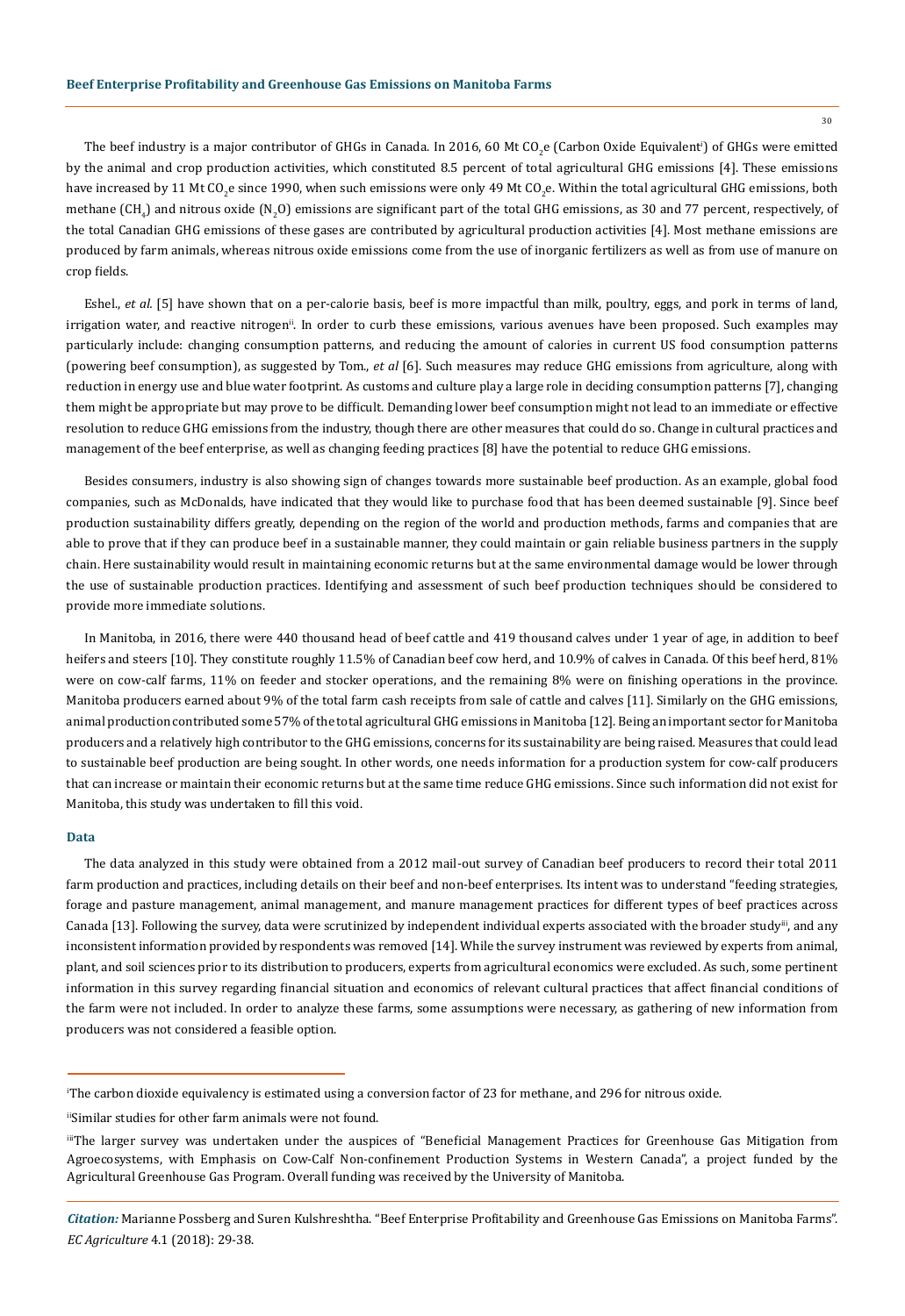In order to stratify sample farms (based on the beef production practice used) into homogenous groups, principle component analysis followed by cluster analysis was utilized [14]. This resulted in 16 principal components with eigenvalues, or weights, greater than 1, which explained 68 percent of total variability [14]. The end product of these analyses was creation of eight clusters [14] for Canada as a whole, with the following specifications:

- Cluster 1: Small scale, part-time cow-calf operation;
- Cluster 2: Diversified cow-calf through feedlot operation;
- Cluster 3: Large backgrounding and finishing operations;
- Cluster 4: Diversified cow-calf operation:
- Cluster 5: Extensive cow-calf backgrounding operation;
- Cluster 6: Large cow-calf backgrounding;
- Cluster 7: Crop-beef mixed operation; and
- Cluster 8: Large Commercial Finishing [14].

Of the eight Canadian clusters, only six of them had any farms for Manitoba. There was no cow-calf farm in either Cluster Five or Cluster Eight. In addition, two of these Manitoba clusters (Clusters two and three) only had a single farm. Due to privacy concerns, these two clusters were excluded from this study. Thus, this study is based on beef cattle farms belonging to four clusters -- Cluster One, Four, Six, and Seven.

Although each farm within a cluster could have been analyzed in detail, given the fact that all cluster farms were similar, only one representative farm was selected from each of the clusters. This farm was called a centroid cluster farm, and was assumed to be representative of that cluster.

## **Methods and Materials**

# **Economic Analysis**

All the cluster farms were analyzed at two levels - whole farm level and beef enterprise only level. Since the whole farm level analysis has been reported in Possberg., *et al.* [15], this paper focuses on economic measures and GHG emissions exclusively for the beef enterprise.

Beef enterprise profits are dictated only by those necessary to feed and care for cattle. The latter category of costs comprise of operating costs, interest, and depreciation. On all the Cluster farms, feed for the herd originated from several sources, including forage, oats, creep feed, and other supplemental minerals. Except creep feed and minerals, all feeds were produced on the farm. Data on these costs were obtained from Government of Manitoba [16] and adjusted for 2011 using Farm Input Price Index for Western Canada obtained from Statistics Canada [17]. All farm-grown feeds were first used to meet the herd's requirements, with any excess amounts sold at market value. As yields from crops change from year to year, producers cannot accurately predict the amount of feed available from farm production for their herd. In the periods of tight supplies, producers have to minimize cost of feed. For this reason, a linear programming model was used to find minimum cost of feed while meeting total digestible nutrients, protein, and energy requirements of the herd. These requirements were obtained from Subcommittee on Beef Cattle Nutrition [18]. Prices for forages and barley were obtained from Honey [19]. Costs for minerals were provided by MAFRI [20], and verified by data obtained from Alberta Agriculture and Rural Development [21].

Total operating costs for the herd included straw for bedding, veterinary medicine and supplies, breeding costs, utilities, marketing and transportation, manure removal, and miscellaneous costs. These costs were based on data obtained from MAFRI [20] with the exception of manure removal, which was based on the Manure Transportation Calculator [22]. Only one farm, Cluster Four farm, indicated that it used composting to manage its manure. In order to estimate the cost for composting, BC's Ministry of Agriculture and Food [23] data were used.

Interest on operating capital was calculated at 3.52 percent using average 2011 Canadian interest rate provided by Statistics Canada [24]. This figure was based on pre-tax saving rate or the cost of borrowing in 2011. Interest and depreciation costs were calculated on the

*Citation:* Marianne Possberg and Suren Kulshreshtha. "Beef Enterprise Profitability and Greenhouse Gas Emissions on Manitoba Farms". *EC Agriculture* 4.1 (2018): 29-38.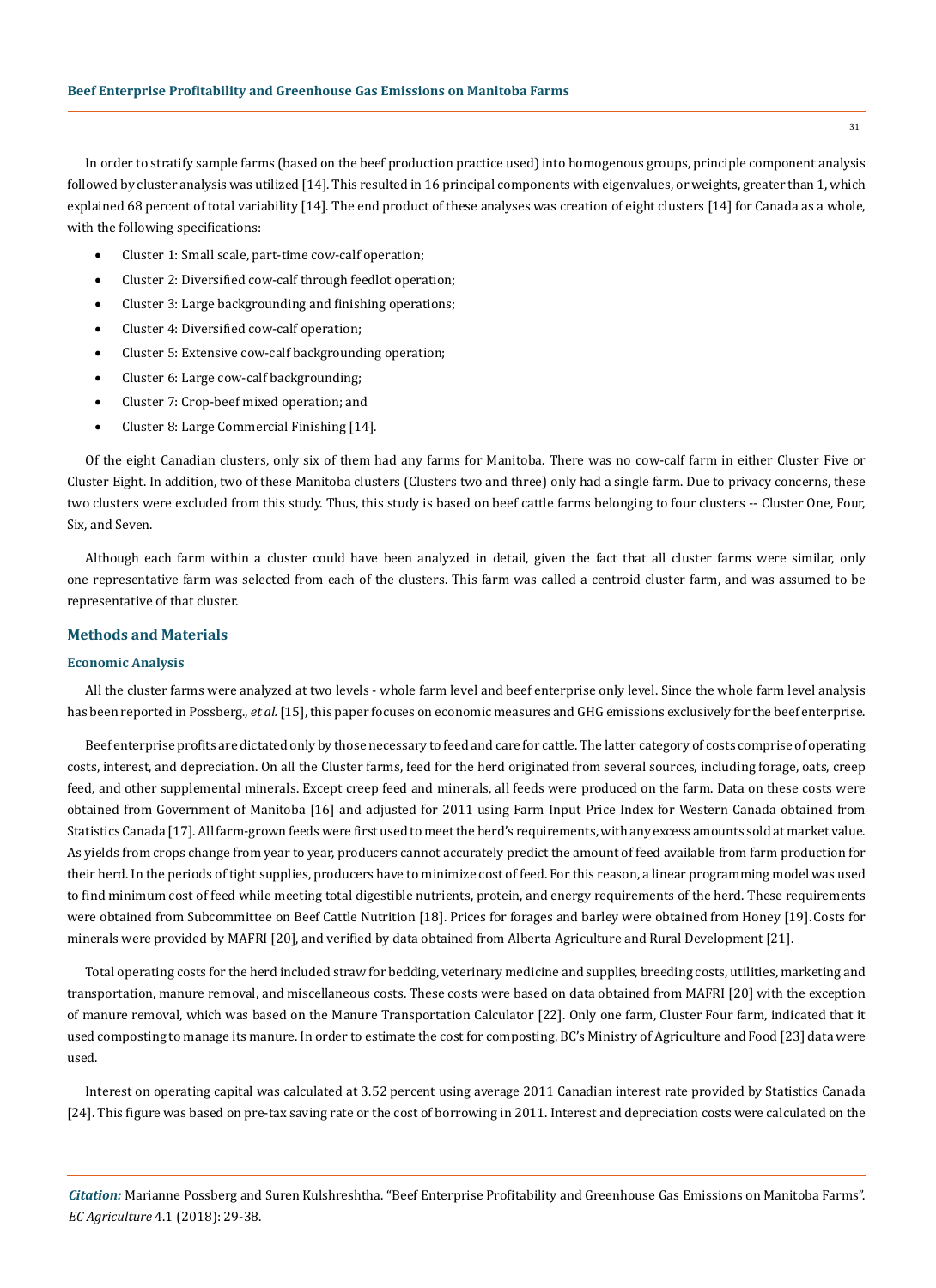machinery needed for field operations and on-farm and off-farm transportation (for feed and animals to the market). For this purpose, rate of depreciation and the salvage value remaining after use for the machinery were obtained from MAFRI [20] while the cost of each piece of machinery was obtained from MAFRI [25]. In this study, 2005 value of farm machinery was used since it was assumed that in light of large increase in machinery cost since that time (in response to increase in the price of grain), it was less likely that livestock producers would have purchased newer equipment in 2011.

Cost of maintaining pastureland included taxes (\$4.35 acre<sup>-1</sup>) [26] and seeding costs (\$11.35 acre<sup>-1</sup>) [27]. Annual cost were estimated using a ten-year rotation for tame pasture. Details on costs for other inputs for the pasture, which included the posts, wire, and fencing nails, as well as windbreak fences, handling facilities, and well and pressure systems, are described in Possberg [15].

### **GHG Emissions Analysis**

In this study, GHG emissions<sup>iv</sup> for the study farms were estimated using the Holos model, which was developed by Agriculture and Agri-Food Canada [28]. Total GHG emissions from a farm were a sum total of sequestrations from forages and tame pasture land, emissions of major GHGs from crops and applied manure, as well as from the enteric fermentation of cattle.

Estimation using Holos was done using the results from the survey. Since the survey did ask producers to provide specific information pertaining to activities responsible for GHG emissions and carbon sequestration, the answers, in some cases, were incomplete<sup>v</sup>. In addition, since the Holos model uses a standard application rate for various inputs, and since in some cases producer did not report using certain farm inputs (such as fertilizer or herbicides), Holos coefficients were modified to reflect this situation.

## **Results**

Total operations of a farm were segregated into two types of enterprises: (i) Beef cattle enterprise which included all activities directly and indirectly related to beef cattle production; and (ii) Non-beef enterprise, which included all other activities not account for under the beef cattle enterprise. As mentioned above, the latter enterprise is not reported here. The four cluster farms had different combination of enterprises and different size of operations. In order to compare GHG emissions and economic returns, a common basis was needed. This was accomplished by selecting total weight of cattle sold from each farm. Thus, both profitability and GHG emissions were expressed on a 'per pound sold' (PPS) basis. Each of these four farms are described below.

## **Cluster One: Small scale, part-time cow-calf operation**

Cluster One farm was of 347 acres in size, and had the smallest amount of land dedicated to feed grains among the four Manitoba cluster farms. Of the total area, only 17 acres were devoted to oats for grain feed and the remaining 330 acres were under forage. About 30 percent of the forage area was alfalfa. This farm had the smallest amount of total pasture, at 150 acres, all of which was native. Its beef herd consisted of 56 beef cows and 8 replacement heifers.

Results of linear programming model estimated that only 16 percent of the forage was required to feed the herd over a one-year period. In addition, oats were not used for the herd by this producer. As such, all 17 acres of oats as well as 277 acres of forage were considered to be sold for cash (and therefore, excluded since they were considered a part of the non-beef enterprise<sup>vi</sup>). The herd used pasture grazing between May and October. For the remainder of the year, bales produced using the forage crop on 75 acres of land were grazed, which was assumed to have been a part of the pasturelandvii.

The total cost of beef enterprise on a PPS basis was \$2.08. Major item of cost for this farm were the fixed costs (depreciation and interest) which constituted 70 percent of the total cost. Approximately 12 percent of the total costs were operating costs, while the remaining 18 percent were the feed costs.

v For example, not all producers tested their manure or their feed to inspect their contents, and therefore precise details could not be integrated into the Holos model. Instead, the default values for Holos were used.

viThe designated costs and revenues with this portion of the crops were also considered as a part of the non-beef enterprise, and excluded from this analysis.

viThis farm indicated that it had two paddocks. As the total pasture area was 150 acres, it was assumed that bale grazing occurred on one of the paddocks, which would be half of the pastureland, or 75 acres.

*Citation:* Marianne Possberg and Suren Kulshreshtha. "Beef Enterprise Profitability and Greenhouse Gas Emissions on Manitoba Farms". *EC Agriculture* 4.1 (2018): 29-38.

ivAs noted above, these estimated were provided by University of Manitoba.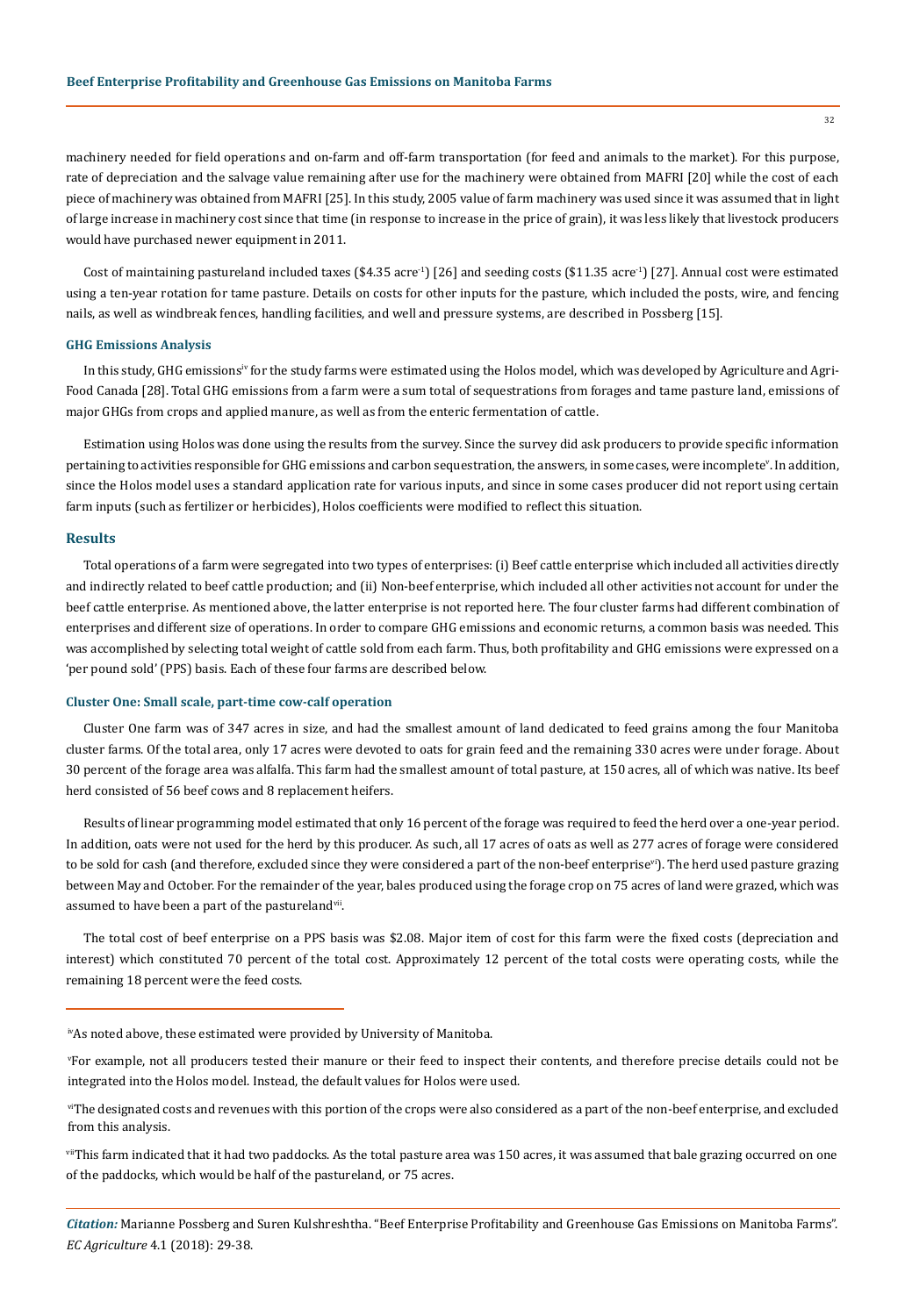The gross revenue from the sale of cattle was \$18,987 or \$1.19 on a PPS basis, of which \$16,345 (86 percent) was from the sale of weaned steers and heifers, while \$ 2,642 (14 percent) was from the sale of cull cows. As a result of higher costs and slightly lower revenues for the beef enterprise, the farm suffered a net loss of \$14,094 (\$0.89 on a PPS basis) under average prices.

#### **Cluster Four: Diversified cow-calf operation**

This farm was largely a beef farm, though it also grew some crops. In fact, it was the only study farm which sold forages during 2011, reporting that 15 percent of its whole farm revenue was generated from this source. It had 120 cows, five bulls, and 30 replacement heifers. The birth weight at this farm was 90 pounds which was similar to that on Cluster Six and Cluster Seven farms, while its weaning weight (650 pounds) was the highest recorded among all four study farms. It reported that its calving occurred between March and April.

In addition to the forages fed to the cattle, Cluster Four farm purchased commercial protein as well as minerals to supplement feed for the herd. This farm used tame as well as native pastures, which added a cost of \$11.39 per acre for seed, an increase by 44 percent to the cost of pastureland.

Unlike other study farms, Cluster Four farm opted to compost its manure. This manure was removed only once per year from its feeding area, and then composted, and stored. The storage method was not indicated in the survey responses, and therefore it was assumed to have been stored as an outdoor pile. This resulted in higher depreciation and interest costs for this farm.

The total costs for the beef enterprise for this farm were \$0.95 on a PPS basis. The feed costs comprised 50 percent of total costs, operating costs comprised 18 percent of all costs, and depreciation costs comprised 16 percent, while interest comprised 17 percent of total costs.

The revenue generated from the sale of weaned steers and heifers was estimated at \$75,786, while cull cows generated a total of \$26,418. Therefore, the total revenue generated by the sale of cattle was \$102,204, or \$1.00 per PPS. After the above mentioned costs are paid, the average net profit was \$4,925 or \$0.05 on a PPS basis.

#### **Cluster Six: Large cow-calf backgrounding**

Cluster Six farm had the largest herd among the four Cluster farms studied. On this farm, there were 145 cows, eight bulls and 17 replacement heifers. The birth weight of the calves was 90 pounds, while the weaning weight was 600 pounds. The calving period was between March and April.

The linear programming model determined that about 27 percent of the forage was left unused, while none of the green-feed oats were needed. As there were no other grains grown on the farm, the non-beef enterprise consisted only of these unused feeds, and these transactions were excluded from the beef cattle enterprise.

Costs for the beef enterprise differed between Cluster Six farms and all other farms because this farm had land large enough to necessitate owning all of the equipment and machinery necessary to harvest forage crops. Although this eliminated the need to rent machinery, this cost increased from two sources: (i) machinery repairs were then included in the production of its forages, and (ii) depreciation and interest costs were also higher those from Clusters One and Four farms, due to the ownership of machinery.

This farm did not utilize any pastureland for the beef herd. Instead, it relied solely on bale grazing throughout the year. The cost for purchasing forages is typically higher than tending to native pasture, as forages required seeding at least every four to five years, which in turn required the use of fuel, machinery repairs, and seed, in addition to the land taxes and fencing related costs.

The linear programming model determined, based on the nutritional requirements for this farm, that to support the cattle and calves only the forage and grass was needed. The total costs for Cluster Six farm's beef enterprise were \$1.14 on a PPS basis. Feed costs were

*Citation:* Marianne Possberg and Suren Kulshreshtha. "Beef Enterprise Profitability and Greenhouse Gas Emissions on Manitoba Farms". *EC Agriculture* 4.1 (2018): 29-38.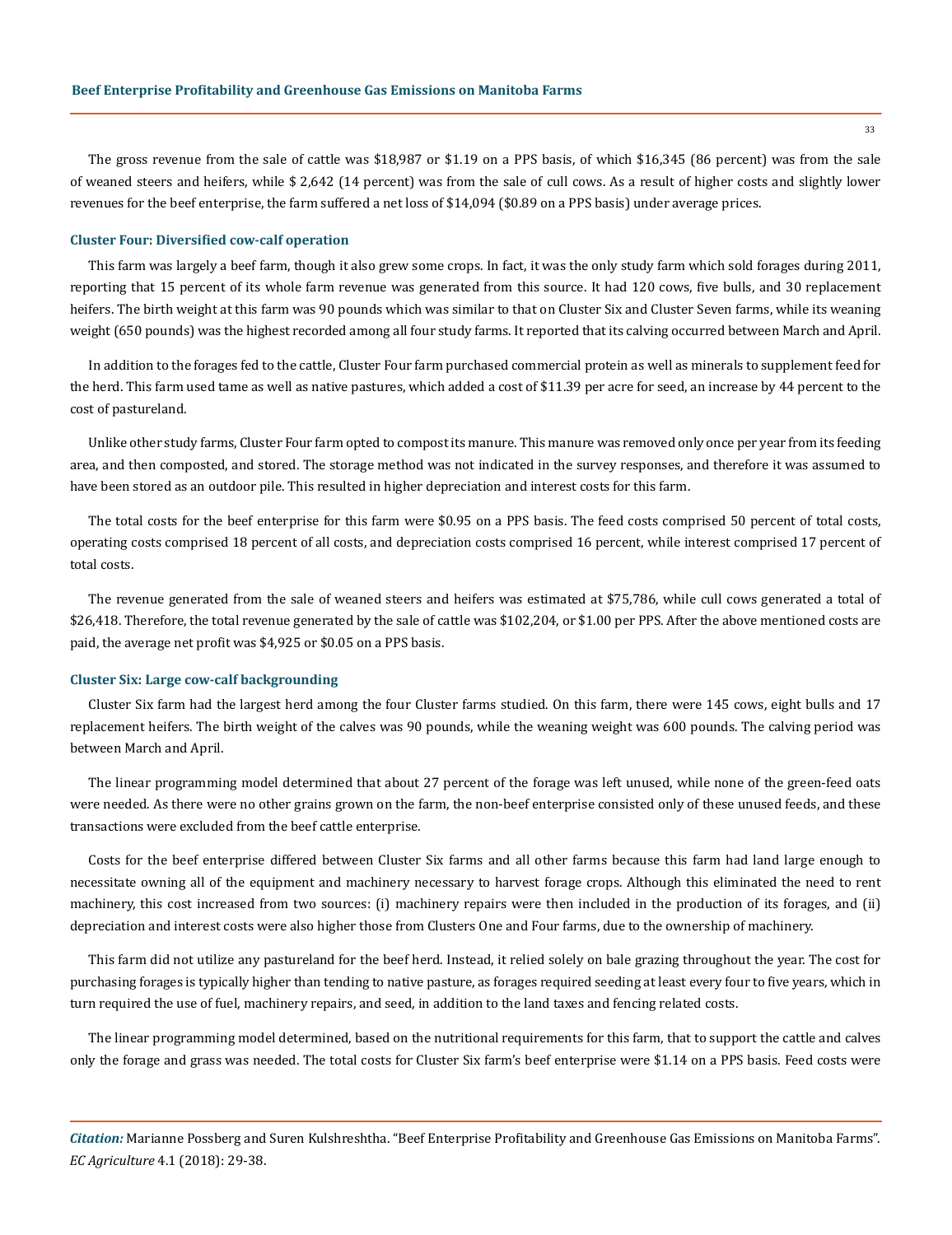the largest fraction of the total beef enterprise costs, at 61 percent. Depreciation and interest costs were 11 percent and 12 percent, respectively. The remaining costs were operating costs at 16 percent of total beef enterprise costs.

In order to increase the weaning weights of its calves, or to supplement their nutritional needs, this farm supplied its calves with creep feed. This, in addition to the cost of salt and mineral supplements, increased total feed costs for this farm.

Revenue from the sale of weaned steers and heifers generated \$102,347, while the sale of cull cows generated another \$14,970 per annum. Therefore, the total annual revenue generated from the sale of cattle on this farm was \$117,317, or \$1.15 on a PPS basis. However, on account of high costs for the beef enterprise, there was a profit of only \$900 per annum or \$0.01 on a PPS basis.

#### **Cluster Seven: Crop-beef mixed operation**

This Cluster Seven farm had only 55 cows, three bulls and seven replacement heifers. Like other farms, this farm grew a non-feed grain crop for sale, in addition to its beef enterprise. The average birth weight for calves on this farm was 90 lbs, and the average weaning weight was 600 lbs. Cows on this farm began calving in February and finished in March.

Feeds contributed 35 percent to the total cost of the farm, while operating costs contributed 17 percent, interest costs contributed 21 percent, and depreciation costs contributed 27 percent. The total costs of the beef enterprise amounted to \$1.17 on a PPS basis. The feed costs included cost to buy the forage at market price that has been grown on the farm. The costs incurred for the beef enterprise on this farm were greater than the corresponding revenues.

The sale of weaned steers and heifers provided the farm with \$38,268 in revenue, while the sale of cull cows provided the farm with another \$6,164 in revenues. This contribution was 24 percent of all gross revenues on this farm. On a PPS basis, revenues were only \$1.13. As a result, the beef enterprise showed a net loss of \$1,399 in 2011, or \$0.04 on a PPS basis.

### **Discussion**

Comparative estimated profits for each of the four farms are shown in table 1. Only two of these farms has a positive net returns on PPS basis. Though these four farms captured tens of thousands in revenue, the costs for each of these farms were equally high. Within the beef enterprise, costs were a more deterministic factor that led to overall profitability on a farm. Among these costs, feed was the highest for three out of the four farms, as shown in figure 1. As noted in table 2, forage costs were more expensive than pastureland.

| <b>Particulars</b>             | <b>Cluster One</b> | <b>Cluster Four</b> | <b>Cluster Six</b> | <b>Cluster Seven</b> |
|--------------------------------|--------------------|---------------------|--------------------|----------------------|
| Profit $(\$)$                  | -0.89              | 0.05                | 0.01               | $-0.04$              |
| GHG ( $\text{kg of CO}_{2e}$ ) | 4.77               | 1.00                | 4.34               | 6.55                 |

*Table 1: Profit And GHG Emissions for beef enterprise on study farms in Manitoba on a per pound sold.*

|                        | <b>Cluster One</b> | <b>Cluster Four</b> | <b>Cluster Six</b> | <b>Cluster Seven</b> |
|------------------------|--------------------|---------------------|--------------------|----------------------|
| Forage                 | \$0.32             | \$0.32              | \$0.54             | \$0.29               |
| Salt and Minerals      |                    | \$0.02              | \$0.03             | \$0.05               |
| Pasture                | \$0.04             | \$0.14              |                    | \$0.07               |
| <b>Additional Feed</b> |                    |                     | \$0.13             |                      |

*Table 2: Feed Costs for beef enterprise on study farms in Manitoba on a per pound sold.*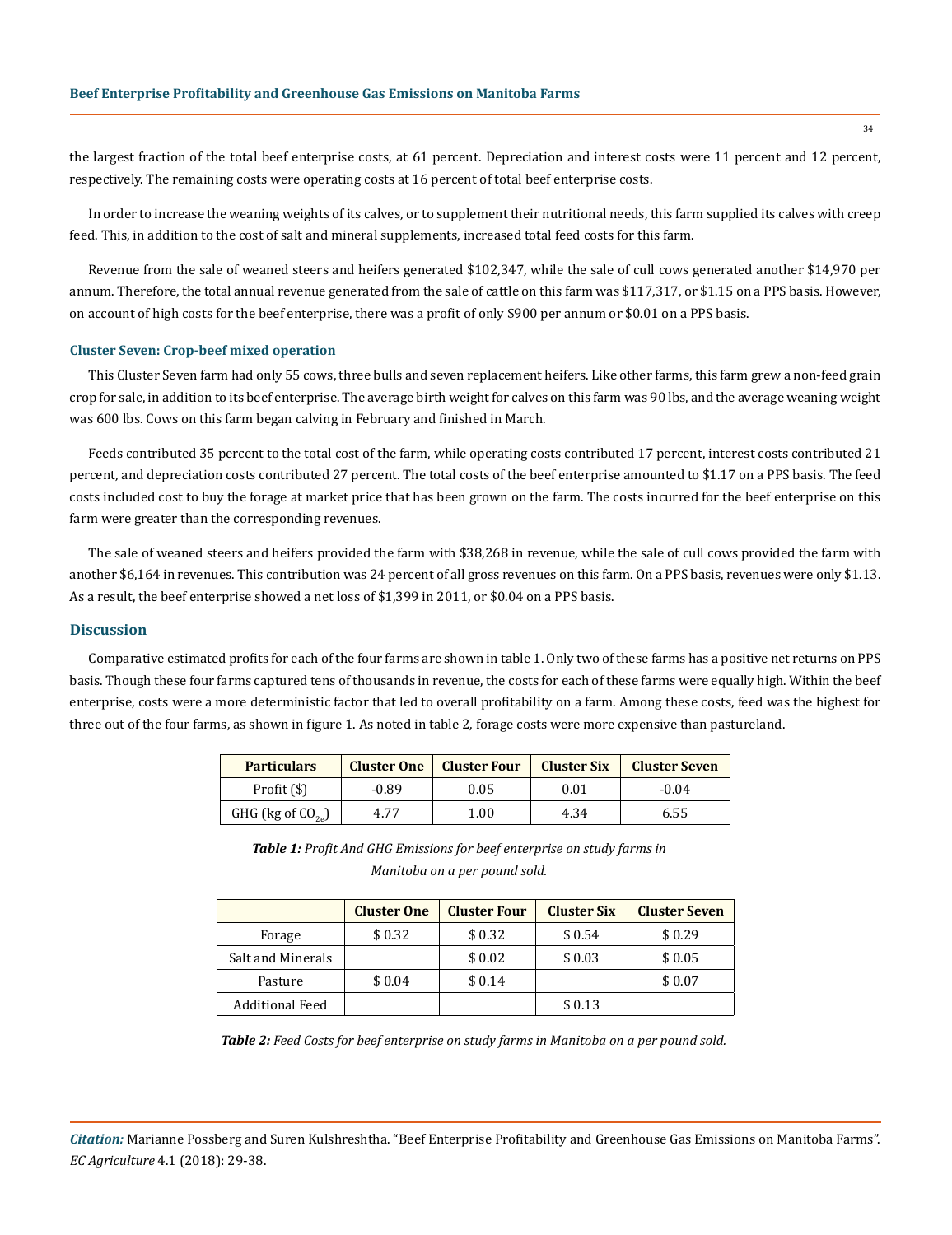

*Figure 1: Beef enterprise cost on a PPS basis, by major categories.*

While Cluster Six farm had a larger herd, which should have provided benefits through economies of scale, it was not the most profitable farm. The feed costs for Cluster Six farm, when compared to Cluster Four farm, were higher, and point to an its inefficient use of farm land as it used no pastures. However, relative GHG emissions showed a different picture. Here Cluster seven farm had the highest level of emissions on PPS basis while Cluster four farm generated the lowest amount of GHG on a PPS basis (Table 1).

## **Hypothetical strategy of land conversion**

Although there are many different measures available to a livestock to reduce GHG emissions, in this study converting a portion of cropland to pastures was selected. The purpose of this was to see if such a measure could be environmentally and economically efficient. Cluster six farm was selected where one-half of the 650 acres of oat green-feed were converted to pastureland. The results were encouraging. This strategy decreased emissions by 1.74 kg of CO<sub>2</sub>e, as noted in table 3. Tame pastureland decreased emissions by 1.58 kg of CO<sub>2</sub>e, while the emissions from reducing oat green-feed production by half also reduced its emissions by half.

|                       | <b>Cluster 6 (Baseline)</b>               | <b>Cluster 6 under scenario</b> | <b>Change under scenario</b> |  |  |
|-----------------------|-------------------------------------------|---------------------------------|------------------------------|--|--|
|                       | <b>GHG emissions in kg per pound sold</b> |                                 |                              |  |  |
| Land Use              | $-3.14$                                   | $-4.72$                         | $-1.58$                      |  |  |
| Perennial Crops       | $-3.14$                                   | $-3.14$                         | $\mathbf{0}$                 |  |  |
| Tame Pastureland      |                                           | $-1.58$                         |                              |  |  |
| Crops/Soils           | 1.05                                      | 0.88                            | $-1.58$                      |  |  |
| Oats                  | 0.33                                      | 0.16                            | $-0.17$                      |  |  |
| Hay                   | 0.33                                      | 0.33                            | $\mathbf{0}$                 |  |  |
| <b>Applied Manure</b> | 0.39                                      | 0.39                            | $\theta$                     |  |  |
| Beef                  | 3.65                                      | 3.65                            | $\mathbf{0}$                 |  |  |
| Cows                  | 3.02                                      | 3.02                            | $\theta$                     |  |  |
| Calves                | 0.23                                      | 0.23                            | $\mathbf{0}$                 |  |  |
| Replacement Heifers   | 0.23                                      | 0.23                            | $\theta$                     |  |  |
| <b>Bulls</b>          | 0.17                                      | 0.17                            | $\mathbf{0}$                 |  |  |
| Total                 | 1.56                                      | $-0.19$                         | $-1.75$                      |  |  |

*Table 3: GHG Emissions on Cluster Six Beef Enterprise under Land Conversion Scenario.*

*Citation:* Marianne Possberg and Suren Kulshreshtha. "Beef Enterprise Profitability and Greenhouse Gas Emissions on Manitoba Farms". *EC Agriculture* 4.1 (2018): 29-38.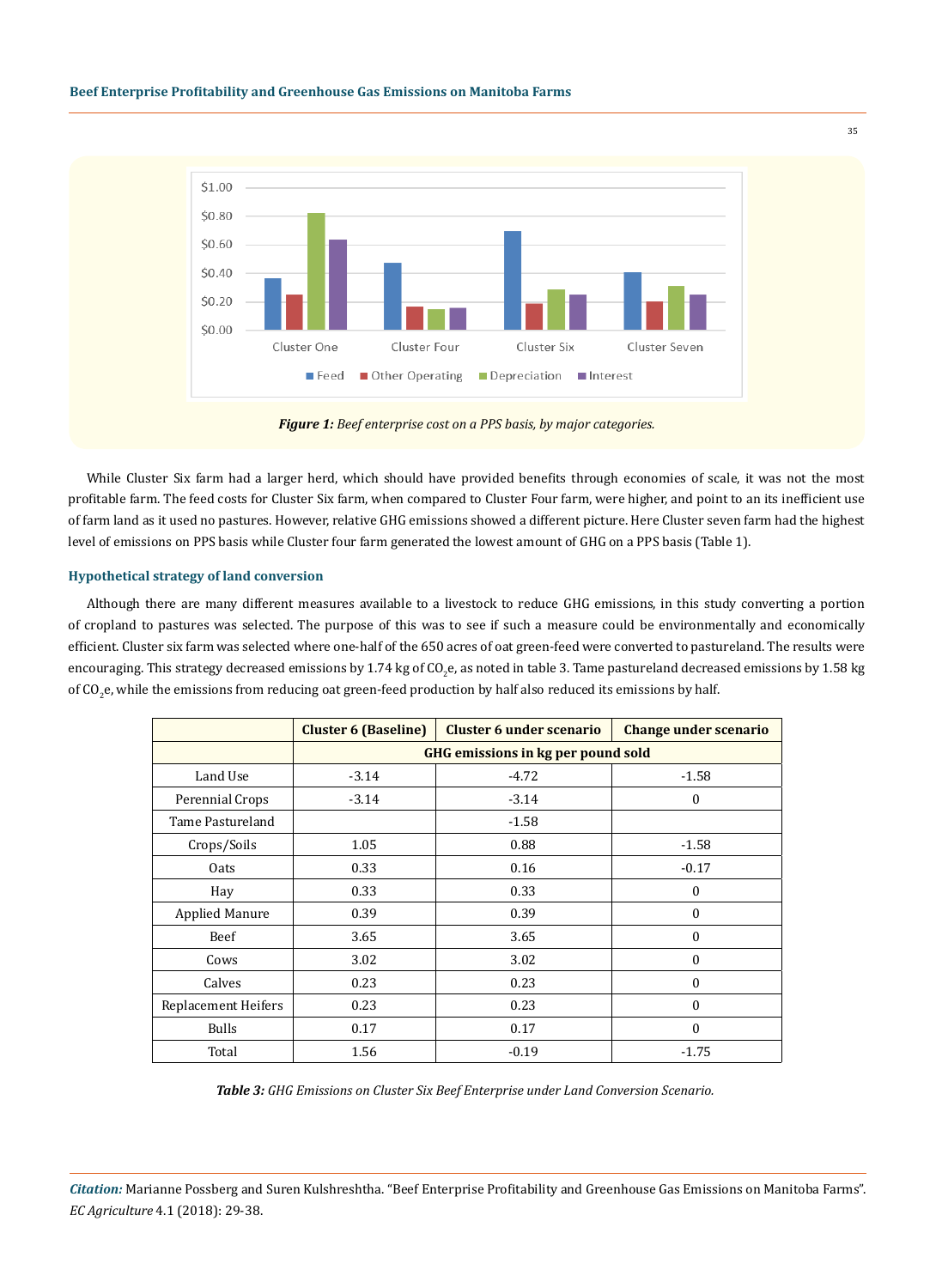Converting cropland to pastures also decreased costs in Cluster Six farm, though it also decreased the amount of reserve oat green-feed leftover on the farm by half. Therefore, the amount of revenue from oat green-feed was also reduced by half. However, as forages were then not needed during the summer months, the amount of alfalfa, which was otherwise necessary during the months of April through September, was noted as remaining feed, that could be used or sold in subsequent years. As a result, the revenue gained from remaining forages increased revenues on the whole farm from \$20,678 to \$46,790. Since the producer was already assumed to have used at least 325 acres of its oat green-feed crop for bale grazing with fences, watering equipment, and other necessities for grazing, additional interest and depreciation costs were not necessary. As a result, the beef enterprise costs on this farm decreased by \$26,456 or \$0.26 PPS. Overall, Cluster Six farm, when it converted its land from oat green-feed production to tame pasture, had an overall profit of \$27,356 or \$0.27 PPS.

There are some caveats to converting crop land to pasture. There is a limited amount of pasture available to feed a cattle herd in a cold environment such as the Canadian Prairies. Cluster One farm had the greatest amount of pasture among the four study farms, and therefore it would be impractical to convert more of its land to pasture if it could not be utilized by its herd within the warm season. Therefore, it is also important to consider forages rather than cropland that can also sequester GHGs, and which can also be fed to cattle during cold seasons. This is particularly noted as seed costs are lower for alfalfa/brome grass mixes, rather than oat green-feed or oat grain. However, some animal health issues, such as bloat or rumen acidosis, might also become pertinent issues.

## **Conclusion**

While a higher weaning weight does affect beef enterprise revenues, lower costs lead to a more meaningful way to attain profitability on a cow-calf operation. Feed costs were found to be the most significant cost factor for three of the four farms. Producing tame pastureland rather than grain is inexpensive, and necessitates less machinery or time. Cluster six farm, which did not originally have any pastureland, was adjusted to show the significance of converting oat green-feed to tame pastureland. Levels of GHGs on the whole farm shifted from emitting 1.55 CO<sub>2</sub>e on a PPS basis to sequestering 0.19 CO<sub>2</sub>e on a PPS basis. In addition, the profitability of the beef enterprise significantly increased from \$0.01 on a PPS basis to \$0.27 on a PPS basis. However, this study did not take into account long term ramifications of conversion of cropland into tame pasture, which should be investigated.

This study has shown that maintaining profitability and reducing GHG emissions are possible on Manitoba beef farms. To do so, producers should attend to several management practices on their farms: (1) Increase weaning weights, as there are several benefits: (i) it decreases the amount of GHGs emitted on a PPS basis; (ii) it also decreases the costs on a PPS basis; and (iii) it increases the revenue generated from a calf. (2) Increase the size of herd, as it decreases average fixed cost (depreciation and interest costs). (3) Invest in tame pastures when possible, in order to cost-effectively sequester GHGs; and (4) Use several cuttings of forage in the warm season, in order to decrease interest and depreciation costs to produce feed, while also increasing the amount of yield per acre of land.

## **Acknowledgements**

The authors would like to express thanks to Alemu Aklilu of the University of Manitoba for providing us estimates of GHG emissions. Financial assistance for this study was received from the Agriculture Greenhouse Project through the University of Manitoba.

## **Bibliography**

- 1. [International Panel on Climate Change. Summary for Policy Makers. In Climate Change: The Physical Science Basis. Contribution of](http://www.climatechange2013.org/images/report/WG1AR5_SPM_FINAL.pdf)  [Working Group I to the Fifth Assessment Report of the Intergovernmental Panel on Climate Change, edited by T F Stocker, D Qin, G K](http://www.climatechange2013.org/images/report/WG1AR5_SPM_FINAL.pdf)  [Plattner, M Tignor, S K Allen, J Boshung, Y Nauels, Y Xia, V Bex, and P M Midgley. New York, NY, USA \(2013\).](http://www.climatechange2013.org/images/report/WG1AR5_SPM_FINAL.pdf)
- 2. [Warren Fiona J. "Climate Change Impacts and Adaptation: A Canadian Perspective". Edited by Donald S Lemmen and Fiona J Warren.](https://cfs.nrcan.gc.ca/publications?id=27428)  [Ottawa: Natural Resources Canada \(2004\).](https://cfs.nrcan.gc.ca/publications?id=27428)

*Citation:* Marianne Possberg and Suren Kulshreshtha. "Beef Enterprise Profitability and Greenhouse Gas Emissions on Manitoba Farms". *EC Agriculture* 4.1 (2018): 29-38.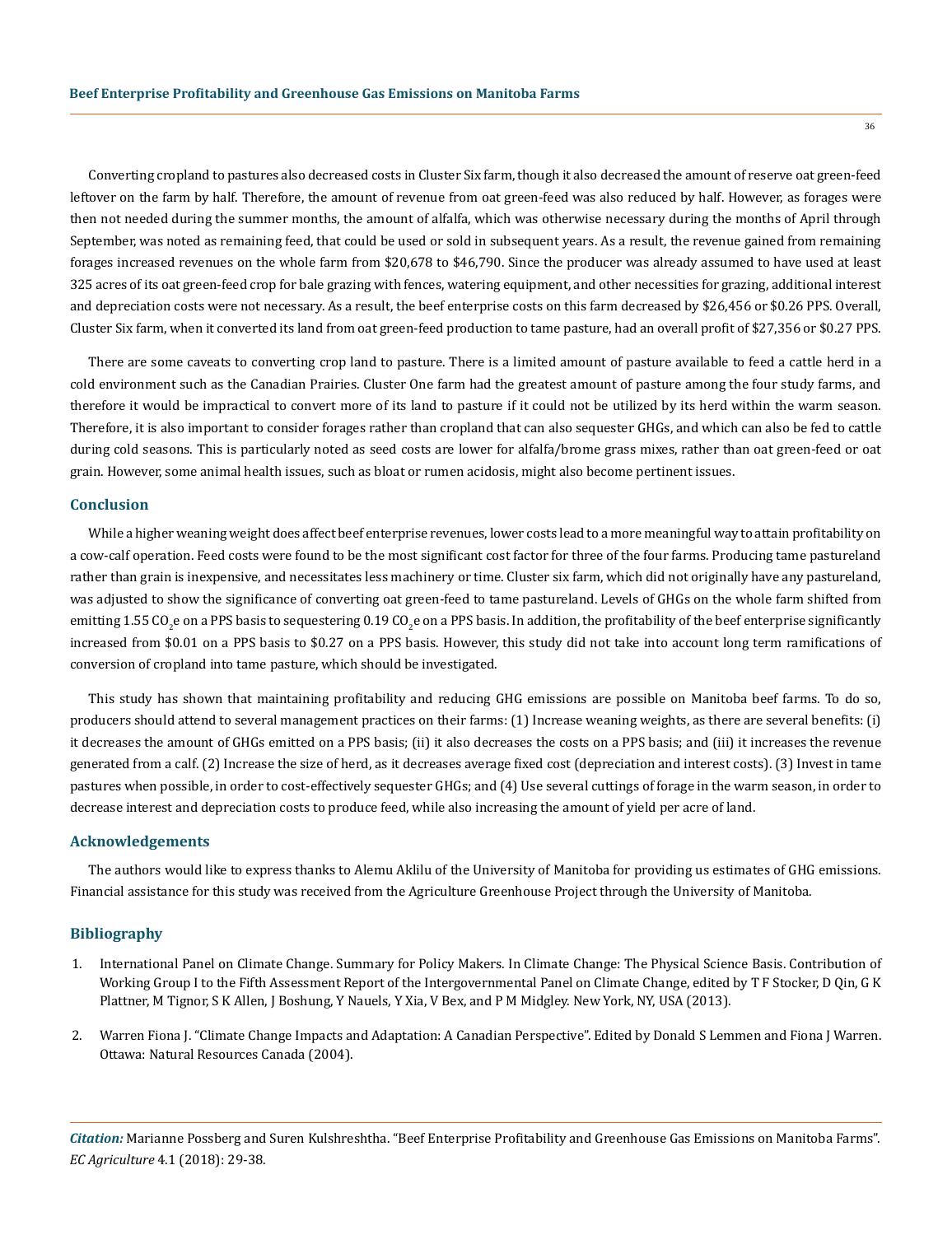- 3. [Statistics Canada. Table 002-0027 Average Total Income of Farm Families by Farm Type, Unincorporated Sector \(2014a\).](https://www150.statcan.gc.ca/n1/en/type/data)
- 4. [Environment and Climate Change Canada. Greenhouse gas sources and sinks: executive summary 2018 \(2018\).](https://www.canada.ca/en/environment-climate-change/services/climate-change/greenhouse-gas-emissions/sources-sinks-executive-summary-2018)
- 5. Eshel G., *et al*[. "Land, Irrigation Water, Greenhouse Gas, and Reactive Nitrogen Burdens of Meat, Eggs, and Dairy Production in the](http://www.pnas.org/content/111/33/11996)  United States". *[Proceedings of the National Academy of Sciences](http://www.pnas.org/content/111/33/11996)* 111.33 (2014): 11996-2001.
- 6. Tom MS., *et al*[. "Energy use, blue water footprint, and greenhouse gas emissions for current food consumption patterns and dietary](https://link.springer.com/article/10.1007/s10669-015-9577-y) recommendations in the US". *[Environment Systems and Decisions](https://link.springer.com/article/10.1007/s10669-015-9577-y)* 36.1 (2015): 92-103.
- 7. Fieldhouse Paul. "Food and Nutrition: Customs and Culture". London: Chapman and Hall (1995).
- 8. Beauchemin KA., *et al*[. "Mitigation of greenhouse gas emissions from beef production in western Canada Evaluation using farm](https://www.sciencedirect.com/science/article/pii/S0377840111001660)based life cycle assessment". *[Animal Feed Science and Technology](https://www.sciencedirect.com/science/article/pii/S0377840111001660)* 166-167 (2011): 663-677.
- 9. [McDonald's. McDonald's Beef Sustainability Programs. About McDonald's \(2016\).](http://www.aboutmcdonalds.com/mcd/sustainability/signature_programs/beef-sustainability.html)
- 10. [Statistics Canada. Cattle Inventories by province. Ottawa \(2016a\).](http://www.statcan.gc.ca/tables-tableaux/sum-som/l01/cst01/prim50a-eng.htm)
- 11. [MAFRD -- Manitoba Agriculture, Food and Rural Development. Agriculture Statistics \(2014\).](https://www.gov.mb.ca/agriculture/markets-and-statistics/index.html)
- 12. [Manitoba Agriculture. Greenhouse Gases in Agriculture \(Undated\).](http://www.gov.mb.ca/agriculture/environment/soil-management/soil-management-guide/greenhouse-gases-in-agriculture.html)
- 13. [Ipsos Forward Research. "2012 Beef Producer Feeding and Management Practices Survey". Guelph \(2012\).](http://nscattle.ca/2012/03/canadian-beef-producer-feeding-and-management-practices-survey/)
- 14. Alemu A., *et al*. "A Typological Characterization of Canadian Beef Cattle Farms Based on a Producer Survey". *Canadian Journal of Animal Science* 96.2 (2016): 187-202.
- 15. Possberg Marianne., *et al*[. "Creating Profitability and Lowering Greenhouse Gases: A Study of Selected Manitoba Cow-Calf Farms". In](http://ifmaonline.org/wp-content/uploads/2016/01/15_Possberg_etal_P410-417.pdf)  20th [International Farm Management Congress, 410-417. Proceedings of Healthy Agriculture for a Healthy World, Laval University,](http://ifmaonline.org/wp-content/uploads/2016/01/15_Possberg_etal_P410-417.pdf)  [Quebec City. Volume 1. Ottawa: International Farm Management Association \(2015\).](http://ifmaonline.org/wp-content/uploads/2016/01/15_Possberg_etal_P410-417.pdf)
- 16. [Government of Manitoba. Crop Production Costs. Winnipeg \(2010\).](https://www.gov.mb.ca/agriculture/farm-management/production-economics/pubs/cop-crop-production.pdf)
- 17. Statistics Canada. Farm input price index, quarterly (index, 2002=100), CANSIM Table 328-0015. Ottawa (2016b).
- 18. [Subcommittee on Beef Cattle Nutrition. "Nutrient Requirements for Beef Cattle." National Research Council \(2000\).](http://www.vet.unicen.edu.ar/html/Areas/Prod_Animal/Documentos/2013/Alvarado/Sistema%20de%20Alimentacion/9791%5B1%5D%20NRC%20beef%20cattle.pdf)
- 19. [Honey Janet. Crops in Manitoba. Winnipeg \(2012\).](https://umanitoba.ca/faculties/afs/dept/agribusiness/media/pdf/Crops_in_Manitoba_2012.pdf)
- 20. [MAFRI -- Manitoba Agriculture Food and Rural Initiatives. "Cow-Calf Production Costs Based on a 150 Cow Herd". Beef Cow-calf](https://www.gov.mb.ca/agriculture/business-and-economics/financial-management/machinery-costs.html) [Production Costs based on a 150 cow herd \(2011\).](https://www.gov.mb.ca/agriculture/business-and-economics/financial-management/machinery-costs.html)
- 21. [Alberta Agriculture and Rural Development. Alberta Farm Input Survey Prices Chart. Roping the Web \(2014\).](http://www.agric.gov.ab.ca/app21/rtw/surveyprices/graph.jsp?groupId=4anddataId=35)
- 22. [Montgomery Geoff. Manure Transportation Calculator. Alberta Agriculture and Rural Development \(2011\).](http://www1.agric.gov.ab.ca/$department/softdown.nsf/main!OpenFormandtype=MTCandpage=setupandtxtJS=4214228975837781723)
- 23. [Ministry of Agriculture, Food and Fisheries. Economics of Composting. Abbotsford, BC \(1996\).](http://www.agf.gov.bc.ca/resmgmt/publist/300Series/382500-14.pdf)
- 24. [Statistics Canada. Exchange Rates, Interest Rates, Money Supply and Stock Prices \(2014b\).](http://www.statcan.gc.ca/tables-tableaux/sum-som/l01/cst01/econ07-eng.htm)
- 25. MAFRI -- Manitoba Agriculture Food and Rural Initiatives. "Farm Machinery Custom and Rental Rate Guide. Winnipeg" (2005).